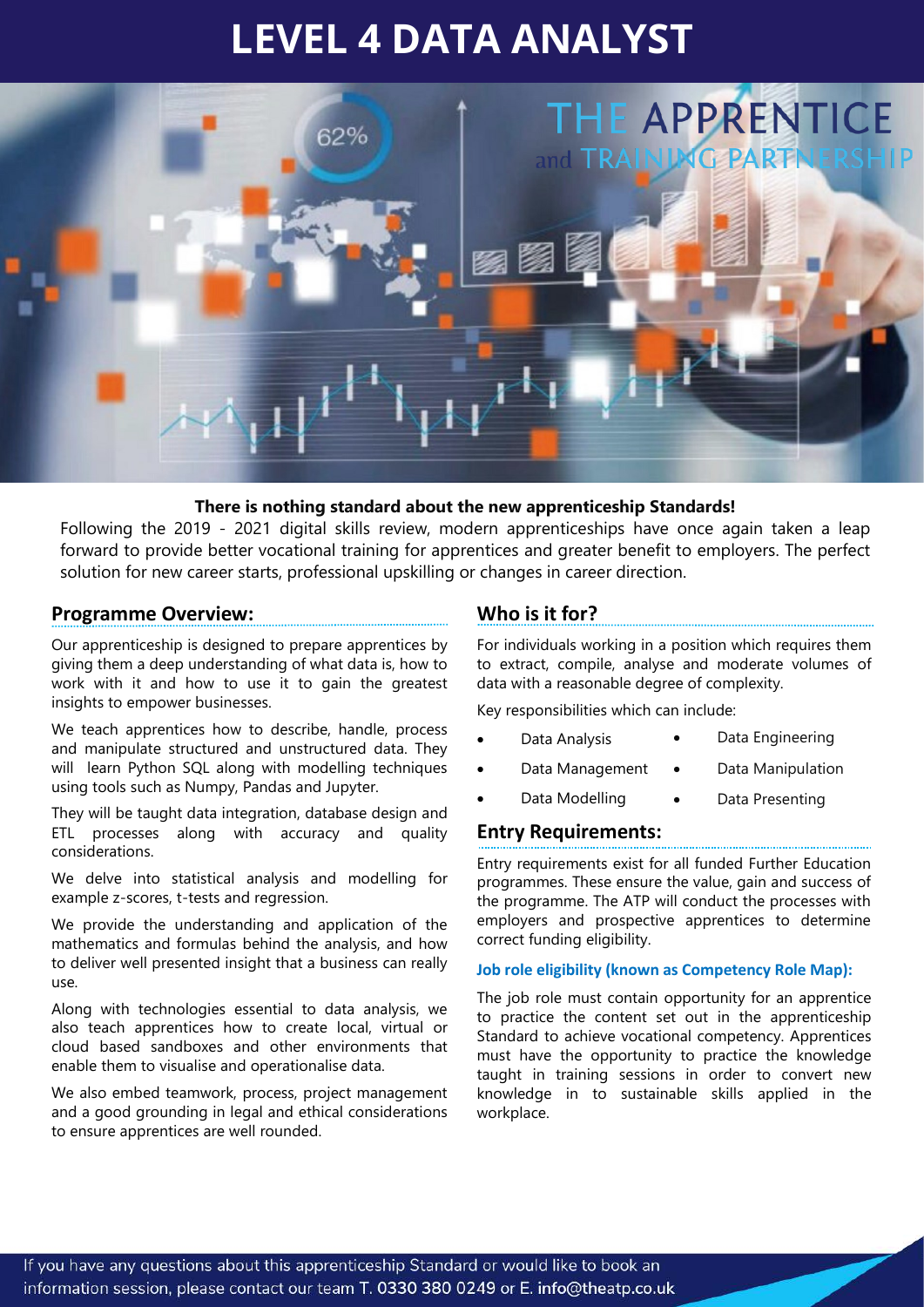Each apprenticeship requires a portfolio of evidence which will showcase the apprentice's work and will be reviewed by the End Point Assessment Organisation to determine how well new knowledge has been successfully utilised vocationally. If a job role is close to the eligibility criteria we will consult with employers to see if adjustments can be made to ensure criteria is met.

#### **Initial Assessment of existing knowledge and skills:**

A prospective apprentice must stand to gain significant knowledge and skills from an apprenticeship. If the apprenticeship is too advanced for them or if they already know much of the knowledge and skills the apprenticeship would provide then they may not be eligible for the funding.

The ATP will review existing qualifications, knowledge and skills to determine if the prospective apprentice will benefit from the proposed apprenticeship such that it meets the funding criteria. In most instances this is very straightforward, however in some instances funding can be specially authorised for reduction in order to fund the parts of an apprenticeship that would be relevant. The ATP will provide the assessment for these possibilities.

The Level 4 Data Analyst is highly technical, so whilst employers can select their own entry criteria, they should include; at least 5 GCSEs including English and Mathematics and have achieved a Level 2 or equivalent qualification as a minimum to help ensure success.

In many cases this type of apprenticeship can demand a higher capability of English and maths than is taught at GCSE or A-Level. For example, advanced report writing, budgeting, complex structured explanations and/or advanced formulae and statistics. The ATP will provide both functional and advanced English and maths diagnostics and teaching to ensure each apprentice is fully supported in these areas.

## **Programme Duration:**

This apprenticeship is delivered over 21 months for fulltime employees. For part-time employees the term may be extended depending on contracted hours.

#### **Delivery Model:**

Apprenticeship training is delivered through a blend of weekly live virtual classrooms and regular mentoring sessions that are held on a one-to-one basis.

These live classrooms are held through Microsoft Teams. This software provides the full suite of educational tools including everything you would find in a conventional classroom and more e.g. live open interactions, private breakout rooms, note and question queues and interactive illustration boards. We can also use movie green screen technology for lesson illustrations.

A full timetable for the training, mentoring, exams and assessments is provided at the outset. Progress is reviewed at 12-week intervals in a meeting between the mentor, apprentice and employer (typically the apprentice's line manager).

Employers and apprentices have full visibility of progress in real-time by accessing the e-portfolio system, alternatively regular updates can be provided by other means if preferred.

## **End Point Assessment (EPA):**

Aside from qualifications that can be obtained by doing an apprenticeship, the most important and valuable goal is what has been achieved during the programme.

Successful apprentices will obtain a Pass, Merit or Distinction in their apprenticeship. The way a Pass, Merit or Distinction is determined is at a stage called End Point Assessment which takes place once all the leaning has been completed. Like all examinations, a mock will take place before the final assessment.

Once all components of the apprenticeship have been achieved including the mock, a final review is conducted to ensure everything has been covered, this is called gateway. Then the apprentice will undergo their End Point Assessment.

#### **EPA for this programme consists of:**

- 1. Portfolio of Evidence demonstrating work on 6-8 projects covering all the standard criteria
- 2. Project presentation with questioning
- 3. A structured interview with the assessors exploring the project, portfolio of evidence and employer reference

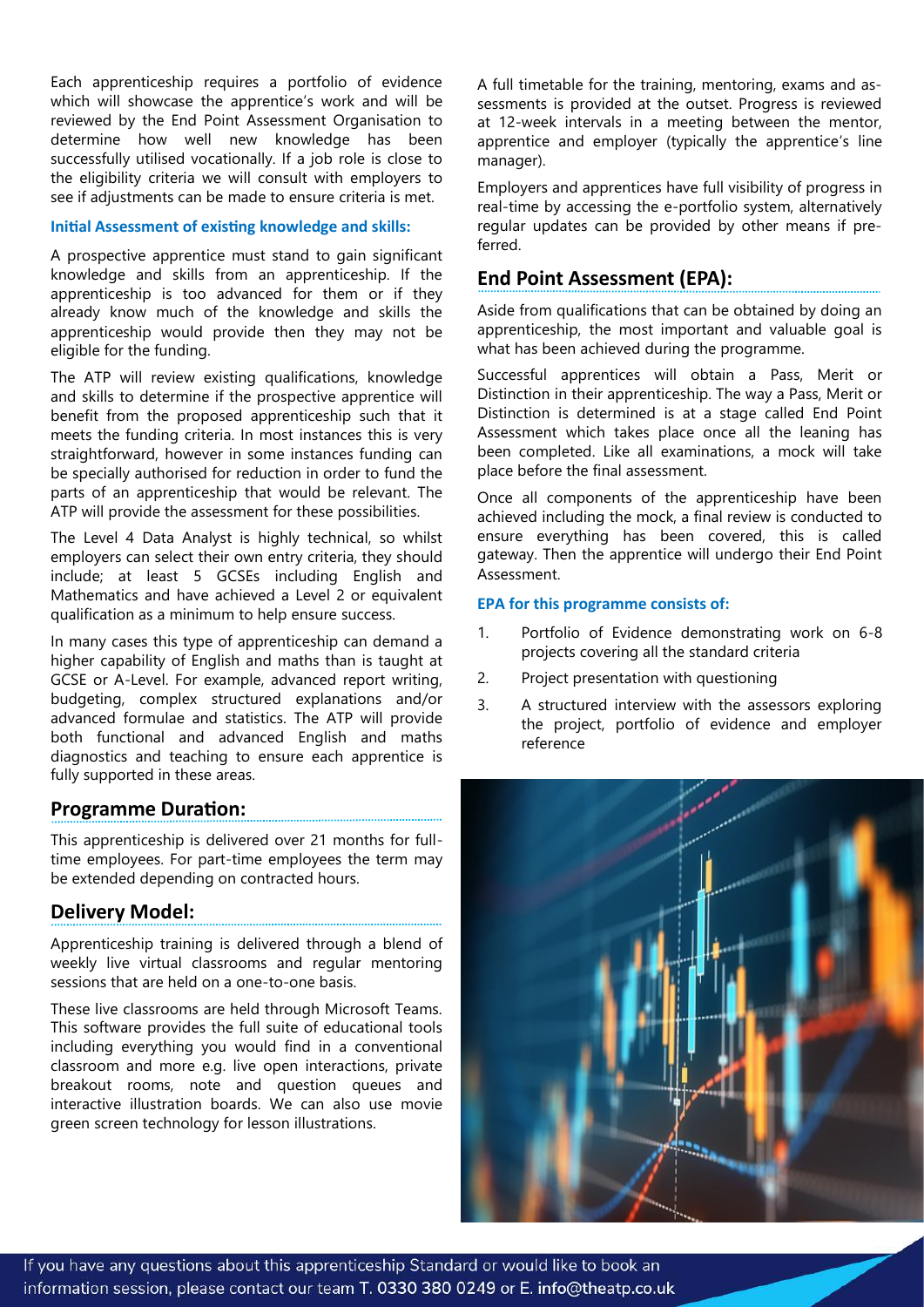# **Programme Structure:**

#### **Technical Competencies:**

- Identify data sources to meet the organisation's requirement, using evidence-based decision making to establish a rationale for inclusion and exclusion of various data sets and models
- Liaise with the client and colleagues from other areas of the organisation to establish reporting needs and deliver insightful and accurate information
- Collect, compile and, if needed, cleanse data, such as sales figures, Digital Twins etc. solving any problems that arise, to or from a range of internal and external systems
- Produce performance dashboards and reports in the Visualisation and Model Building Phase
- Support the organisation by maintaining and developing reports for analysis to aid with decisions, and adhering to organisational policy/ legislation
- Produce a range of standard and non-standard statistical and data analysis reports in the Model Building phase
- Identify, analyse, and interpret trends or patterns in data sets
- Draw conclusions and recommend an appropriate response, offer guidance or interpretation to aid understanding of the data
- Summarise and present the results of data analysis to a range of stakeholders, making recommendations
- Provide regular reports and analysis to different management or leadership teams, ensuring data is used and represented ethically in line with relevant legislation (e.g. GDPR which incorporates Privacy by Design)
- Ensure data is appropriately stored and archived, in line with relevant legislation
- Current legislation and its application to the safe use of data
- Organisational data and information security standards, policies and procedures relevant to data management activities
- Principles of the data life cycle and the steps involved in carrying out routine data analysis tasks
- Principles of data, including open and public data, administrative data, and research data
- Differences between structured and unstructured data
- Fundamentals of data structures, database system design, implementation and maintenance
- Principles of user experience and domain context for data analytics
- Quality risks inherent in data, mitigation or resolution
- Principal approaches to defining customer requirements for data analysis
- Approaches to combining data from different sources
- Approaches to organisational tools and methods for data analysis
- Organisational data architecture
- Principles of statistics for analysing datasets
- Principles of descriptive, predictive and prescriptive analytics
- Ethical aspects associated with data use and collation

#### **Skills:**

- Use data systems securely to meet requirements and in line with organisational procedures and legislation including principles of Privacy by Design
- Implement the stages of the data analysis lifecycle
- Apply principles of data classification within data analysis activity
- Analyse data sets taking account of different data structures and database designs
- Assess the impact on user experience and domain context on data analysis activity
- Identify and escalate quality risks in data analysis with suggested mitigation or resolutions as appropriate
- Undertake customer requirements analysis and implement findings in data analytics planning and outputs
- Identify data sources and the risks and challenges to combination within data analysis activity
- Apply organisational architecture requirements to data analysis activities
- Apply statistical methodologies to data analysis tasks
- Apply predictive analytics in the collation and use of data
- Collaborate and communicate with a range of internal and external stakeholders using appropriate styles and behaviours to suit the audience
- Use a range of analytical techniques such as data mining, time series forecasting and modelling techniques to identify and predict trends and patterns in data